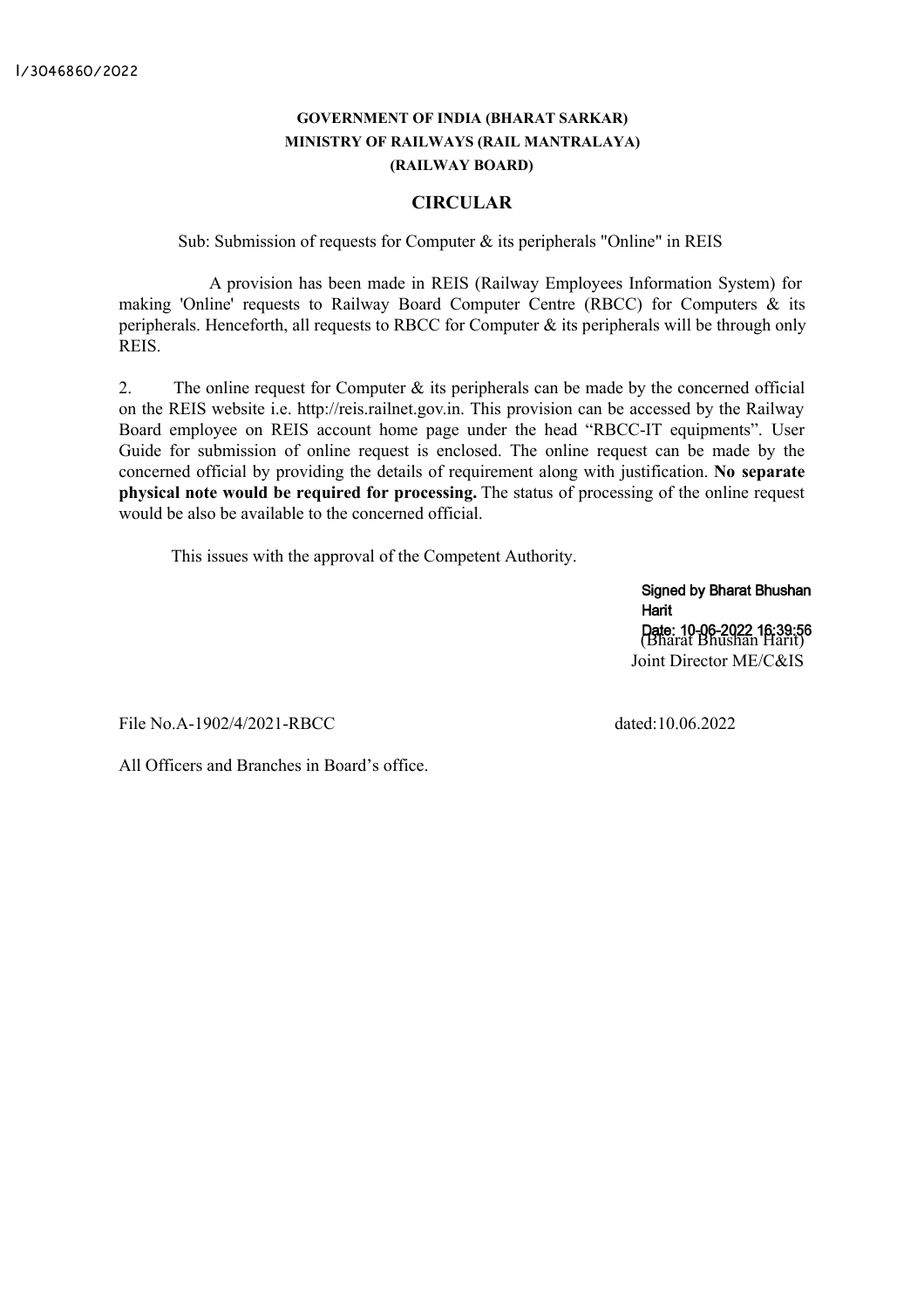# **User Guide for submission of Online request for Computers & its peripherals through REIS**

- 1. Login to REIS using you credentials.
- 2. Click on "**RBCC - IT Equipments**" option on the right side.

| <b><sup><sup>8</sup></sup></b> Update Details | <b><sup><sup>8</sup></sup></b> Web Content Uploading Guidelines                                                   | <b><sup>6</sup></b> Apply for Leave                  |
|-----------------------------------------------|-------------------------------------------------------------------------------------------------------------------|------------------------------------------------------|
| <sup>%</sup> Change Password                  | <sup>參</sup> DSC Reimbursement                                                                                    | <b>RENOCHAM</b>                                      |
| <sup>卷</sup> View Family Details              |                                                                                                                   | 卷 RBCC - IT equipments                               |
| <sup>%</sup> Apply for Pass                   |                                                                                                                   | Administrative Job                                   |
| <sup>卷</sup> View CR                          |                                                                                                                   | <sup>卷</sup> View PF Withdrawal                      |
| <sup>參</sup> Training                         |                                                                                                                   | <sup>卷</sup> Laptop Details                          |
| <b><i><sup>8</sup> NIC e-Mail ID</i></b>      |                                                                                                                   | <b><i>C</i></b> Stationery Requests (login as guest) |
|                                               |                                                                                                                   | Scanning Requests temporarily stopped                |
|                                               | Circulras regarding Maintenance of Computer & peripherals in Railway Board                                        | Discrepancies in IT AssetsNEW                        |
|                                               | Employees can update their Designation, Salary Details and Service Book No. using the Update Details Option       |                                                      |
|                                               | For any correction/updation of deatils in Pay Slip contact respective Cash Branch                                 |                                                      |
|                                               | Pen drive and other small items request is now online through REIS. Go To RBCC - IT Equipments link on right side |                                                      |
|                                               |                                                                                                                   |                                                      |

## 3. Click on "**Request for Computer and Peripherals**" option on top middle.

|                 | <b>Transfer Requests - sent to you</b>                                                                                                                                                                                                                                                                                                             |                |                 | <b>Request for Computer and Peripherals</b>                                                                                                                                                                                                                                                                                                                                           |       |         | Click here to print this page                                                                                         |
|-----------------|----------------------------------------------------------------------------------------------------------------------------------------------------------------------------------------------------------------------------------------------------------------------------------------------------------------------------------------------------|----------------|-----------------|---------------------------------------------------------------------------------------------------------------------------------------------------------------------------------------------------------------------------------------------------------------------------------------------------------------------------------------------------------------------------------------|-------|---------|-----------------------------------------------------------------------------------------------------------------------|
|                 |                                                                                                                                                                                                                                                                                                                                                    |                |                 | Items issued                                                                                                                                                                                                                                                                                                                                                                          |       |         |                                                                                                                       |
| SN <sub>0</sub> | <b>Items</b>                                                                                                                                                                                                                                                                                                                                       | Make           | Capacity        |                                                                                                                                                                                                                                                                                                                                                                                       | RB no | Room no | Date of Issue                                                                                                         |
|                 | Type 1-PEN DRIVE                                                                                                                                                                                                                                                                                                                                   | kingston       | 16GB            |                                                                                                                                                                                                                                                                                                                                                                                       | 8179  | 476     | 13/01/2016                                                                                                            |
|                 | Type 2-DSC                                                                                                                                                                                                                                                                                                                                         | <b>DSC</b>     |                 |                                                                                                                                                                                                                                                                                                                                                                                       |       | 476F    | 17/03/2021                                                                                                            |
|                 | Type 3-CPU                                                                                                                                                                                                                                                                                                                                         | 即              | 8GBDDR4-1TB-AMD |                                                                                                                                                                                                                                                                                                                                                                                       | 12000 | 476/F   | 01/05/2022                                                                                                            |
|                 | Type 3-Mon                                                                                                                                                                                                                                                                                                                                         | ŀΡ             | LCD-19.5        |                                                                                                                                                                                                                                                                                                                                                                                       | 12000 | 476/F   | 26/06/2019                                                                                                            |
|                 | Type 3-Pm                                                                                                                                                                                                                                                                                                                                          | H <sub>P</sub> | CLJ-A4          |                                                                                                                                                                                                                                                                                                                                                                                       | 7850  | 476/F   | 19/07/2013                                                                                                            |
|                 | Type 3-UPS                                                                                                                                                                                                                                                                                                                                         | <b>Samtek</b>  | 500             |                                                                                                                                                                                                                                                                                                                                                                                       | 2651  | 476F    | 25/11/2019                                                                                                            |
|                 | Type 4-Laptop                                                                                                                                                                                                                                                                                                                                      | DELL           | Inspiron 3576   |                                                                                                                                                                                                                                                                                                                                                                                       |       | 476F    | 26/04/2016                                                                                                            |
|                 |                                                                                                                                                                                                                                                                                                                                                    |                |                 | Action on Transfer/Deputation/Retirement/Resignation to obtain NOC from RBCC                                                                                                                                                                                                                                                                                                          |       |         |                                                                                                                       |
|                 | Items under Type 1 and 2<br>Option 1 - Deposit the items in RBCC (Same brand and same/higher capacity)<br>Option 2 - Deposit original cost of purchase in Cash 3.<br>Items under Type 3 - PC and Peripherals<br>Option 1 - Transfer the items to the new incumbent of the post (Click here to transfer).<br>Option 2 - Hand over the items to RBCC |                |                 | Items under Type 4 - Laptop<br>On Transfer to Rly/PUs - Officer can carry the laptop with a certificate from RBCC.<br>Deposit residual value of laptop.<br>On Retirement/Resignation - Deposit residual value of laptop. (Click here to request for Residual Value Deposit)<br>If no laptop is issued from RB - RBCC will issue a certificate stating non-issuence of laptop from RB. |       |         | On Deputation to Rly PSUs/Other than Rly organisations - Officer can carry the laptop with a certificate from RBCC OR |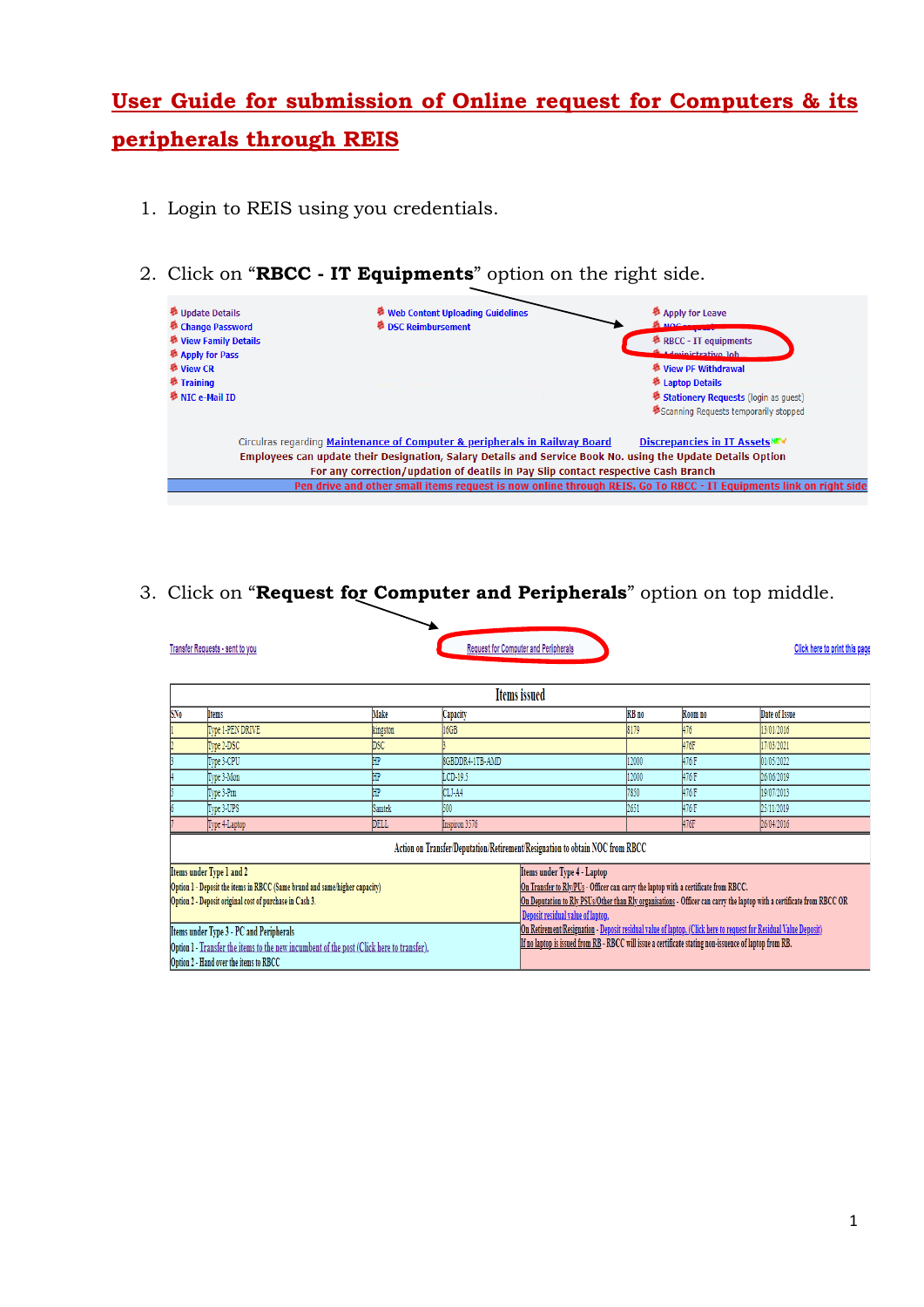4. For PC/ Printer/ UPS/ Scanner select **option 1**.

| <b>Requests for:</b> -                      | <b>Procedure</b>                                                                                                                                                                                                                                                                                                                                                                                                                                                                  |
|---------------------------------------------|-----------------------------------------------------------------------------------------------------------------------------------------------------------------------------------------------------------------------------------------------------------------------------------------------------------------------------------------------------------------------------------------------------------------------------------------------------------------------------------|
| 1. PC/Printer/UPS/Scanner (For procurement) | 1. By Clicking on the link on left, a new page will appear with a link for new request and status of existing<br>requests.<br>2. click on the new request link, fill the form and save.<br>3. Uploading of relevant documents is mandatory for New Post and Replacement - non repairable requests as<br>laiven in form.<br>4. Upload option will appear after saving the initial details<br>5. RBCC will process the case and the present status can be viewed in the status page |
| 2. PEN drive etc. (For issue)               | 1. By Clicking on the link on left, a new page will appear with a link for new request and status of existing<br>requests.<br>2. Click on the new request link, fill the form and submit.<br>3. RBCC will approve the request based on availability of stock.<br>4. After approval "Click here to print receiving" link will appear against your request in the list.<br>5. Print the receiving, sign it and submit to RBCC.                                                      |

5. Click on "**Click here to enter new request**" to fill a new request.

|       |                                                                                          |                                                                                                                                                                                                                                                                  |            | <b>Click here to enter new request</b>     |                            |                                |
|-------|------------------------------------------------------------------------------------------|------------------------------------------------------------------------------------------------------------------------------------------------------------------------------------------------------------------------------------------------------------------|------------|--------------------------------------------|----------------------------|--------------------------------|
|       | Procedure of submitting request:-<br>1. Click on the above link. fill the form and save. | 2. Uploading of relevant documents is mandatory for New Post and Replacement - non repairable requests.<br>3. Upload option will appear after saving the initial details<br>. RBCC will process the case and the present status can be viewed in the below table |            |                                            |                            |                                |
|       |                                                                                          |                                                                                                                                                                                                                                                                  |            | List of previous pending/rejected requests |                            |                                |
| S.No. | m                                                                                        | Request Type                                                                                                                                                                                                                                                     | Date       | Item (click on item to view<br>document)   | Replacement of             | <b>Status</b>                  |
|       |                                                                                          | Replacement                                                                                                                                                                                                                                                      | 09/06/2022 |                                            | Non-repairable-RB No.12206 | Pending --                     |
|       | 46                                                                                       | Replacement                                                                                                                                                                                                                                                      | 07/06/2022 |                                            | Others-RB No.12206         | Put up to Finance -07/06/2022- |
|       | 44                                                                                       | Replacement                                                                                                                                                                                                                                                      | 06/06/2022 | ićn                                        | Others-RB No.12208         | Put up to Finance -06/06/2022- |
|       |                                                                                          | Replacement                                                                                                                                                                                                                                                      | 06/06/2022 | Scn                                        | Others-RB No.12208         | Put up to Finance -06/06/2022- |
|       |                                                                                          | Replacement                                                                                                                                                                                                                                                      | 06/06/2022 | UPS                                        | Others-RB No.12207         | Pending --                     |
|       |                                                                                          | Replacement                                                                                                                                                                                                                                                      | 27/05/2022 | <b>JPS</b>                                 | Non-repairable-RB No.12207 | Pending --                     |
|       |                                                                                          | Replacement                                                                                                                                                                                                                                                      | 27/05/2022 |                                            | Non-repairable-RB No.12208 | Pending --                     |
|       |                                                                                          | Additional                                                                                                                                                                                                                                                       | 06/04/2022 | <b>DC</b>                                  |                            | Forwarded to RBCC --           |

Status of previous requests and current request (after submission) may be checked in this screen under **List of previous pending/rejected requests**.

6. Fill the form and save. All fields are mandatory. Uploading of relevant documents is mandatory for New Post and Replacement - non repairable requests.

|                                                                  | Fill the following details                                                                                                                |  |  |
|------------------------------------------------------------------|-------------------------------------------------------------------------------------------------------------------------------------------|--|--|
| Present Pay level                                                | 8<br>$\checkmark$                                                                                                                         |  |  |
| Type of demand                                                   | Replacement v Uploading of Post Creation Order is mandatory for New Post *                                                                |  |  |
| Reason for Replacement                                           | $\overline{\vee}$ Uploading of non-repairable certificate issued by RBCC is mandatory for Non-repairable replacement $^{\star}$<br>Others |  |  |
| Item                                                             | $PC$ $\vee$                                                                                                                               |  |  |
| Select Item to be replaced (RB No., codal life completion date)  | Item - RB No - Codal life ↓                                                                                                               |  |  |
| Type of PC (Entry/Middle/High)                                   | Middle - Gazetted below SAG v (Order 03/2022)                                                                                             |  |  |
| Justification for your request                                   | Alinimum 50 characters                                                                                                                    |  |  |
| Mobile No                                                        | 9717635889                                                                                                                                |  |  |
| Room No                                                          | 476F                                                                                                                                      |  |  |
| <b>Branch or Dte</b>                                             | <b>C&amp;IS</b>                                                                                                                           |  |  |
| * - Document upload option will appear after saving this details |                                                                                                                                           |  |  |

Save Back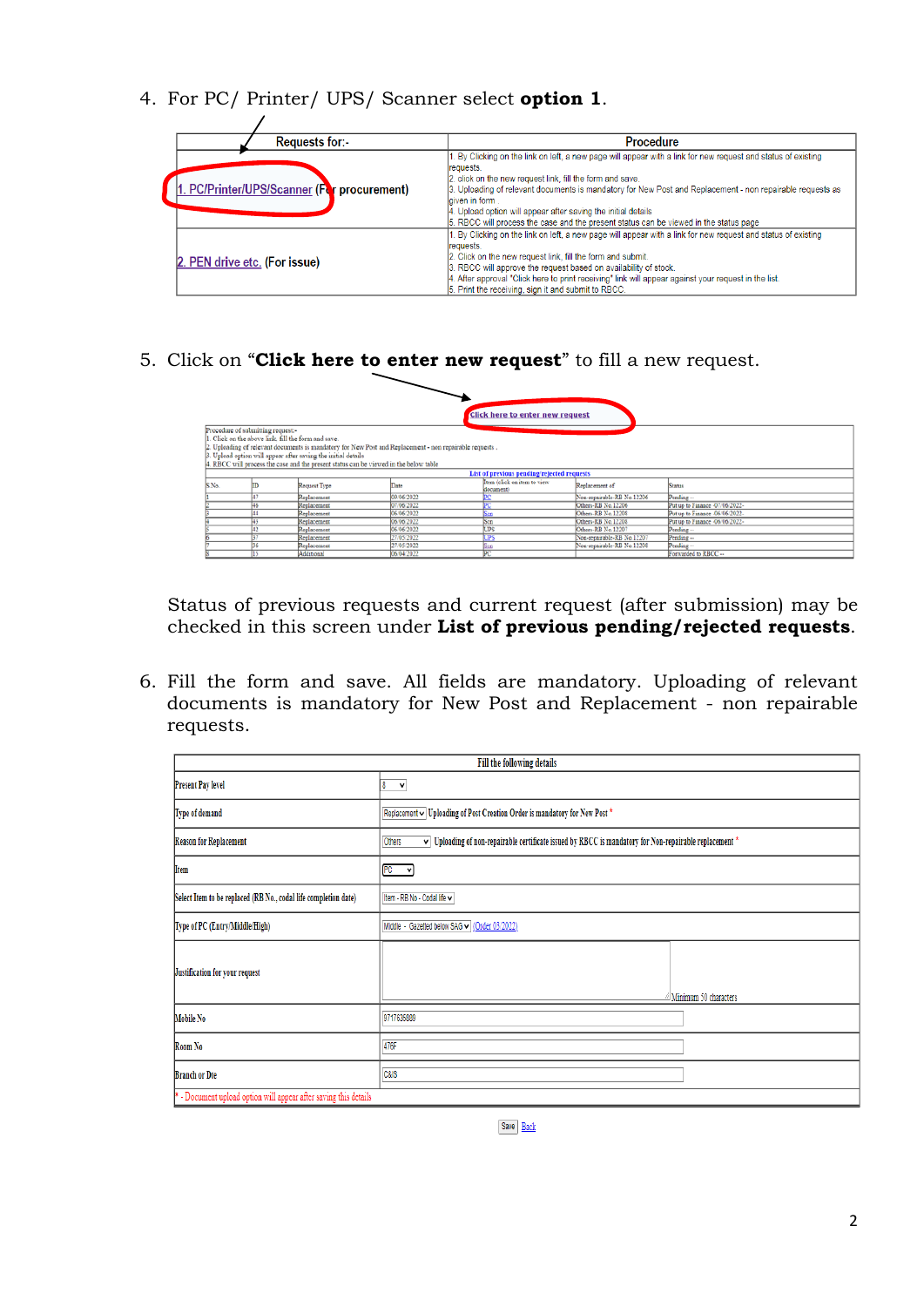## **7. (i) Case of uploading of document is mandatory::**

Click on Choose file to select the required pdf document (size up to 1 MB) (For example Non-repairable certificate) in your PC. Click on Upload file to upload the above document.



After uploading of required document, message of **File uploaded and Details are submitted successfully** will be displayed.

| <b>Back   Home</b> |                                   |                                                                                                                                                                                                               |                                                                                                         |                                                                                      |                            |                                |
|--------------------|-----------------------------------|---------------------------------------------------------------------------------------------------------------------------------------------------------------------------------------------------------------|---------------------------------------------------------------------------------------------------------|--------------------------------------------------------------------------------------|----------------------------|--------------------------------|
|                    |                                   |                                                                                                                                                                                                               |                                                                                                         | File Uploaded and Details are Submitted Successfully                                 |                            |                                |
|                    |                                   |                                                                                                                                                                                                               |                                                                                                         | Click here to enter new request                                                      |                            |                                |
|                    | Procedure of submitting request:- | 1. Click on the above link, fill the form and save.<br>3. Uploed option will appear after saving the initial details<br>4. RBCC will process the case and the present status can be viewed in the below table | 2. Uploading of relevant documents is mandatory for New Post and Replacement - non repairable requests. |                                                                                      |                            |                                |
| SNo.               |                                   | Recuest Type                                                                                                                                                                                                  | Date                                                                                                    | List of earlier pending/rejected requests<br>tem (click on item to view<br>document) | Replacement of             | Status                         |
|                    |                                   | Replacement                                                                                                                                                                                                   | 09/06/2022                                                                                              |                                                                                      | Non-repairable-RB No.12206 | Perding-                       |
|                    |                                   | Replacement                                                                                                                                                                                                   | 07/06/2022                                                                                              |                                                                                      | Others-RB No.12206         | Put up to Finance -07/06/2022- |
|                    |                                   | Replacement                                                                                                                                                                                                   | 06/06/2022                                                                                              | ŠМ                                                                                   | Others-RB No.12208         | Put up to Finance -06/06/2022- |
|                    |                                   | Replacement                                                                                                                                                                                                   | 06/06/2022                                                                                              | Ŝш                                                                                   | Others-RB No.12208         | Put up to Finance -06/06/2022- |
|                    |                                   | Replacement                                                                                                                                                                                                   | 06/06/2022                                                                                              | Τß                                                                                   | Others-RB No. 12207        | Perding-                       |
|                    |                                   | Replacement                                                                                                                                                                                                   | 27/05/2022                                                                                              | UPS                                                                                  | Non-repairable-RB No.12207 | Pending --                     |
|                    |                                   | Replacement                                                                                                                                                                                                   | 21/05/2022                                                                                              | ßм                                                                                   | Non-repairable-RB No.12208 | Pending-                       |
|                    |                                   | Additional                                                                                                                                                                                                    | 06/04/2022                                                                                              | ÞC                                                                                   |                            | Forwarded to RBCC --           |

## **7 (ii)Case of uploading of document is not mandatory:**

Click on the skip uploading.

|                       | <b>Upload document</b>                               |                    |
|-----------------------|------------------------------------------------------|--------------------|
|                       | (PDF of size upto 1 MB)                              |                    |
|                       | Select the file to upload Choose file No file chosen |                    |
| <b>Skip Uploading</b> |                                                      | <b>Upload File</b> |